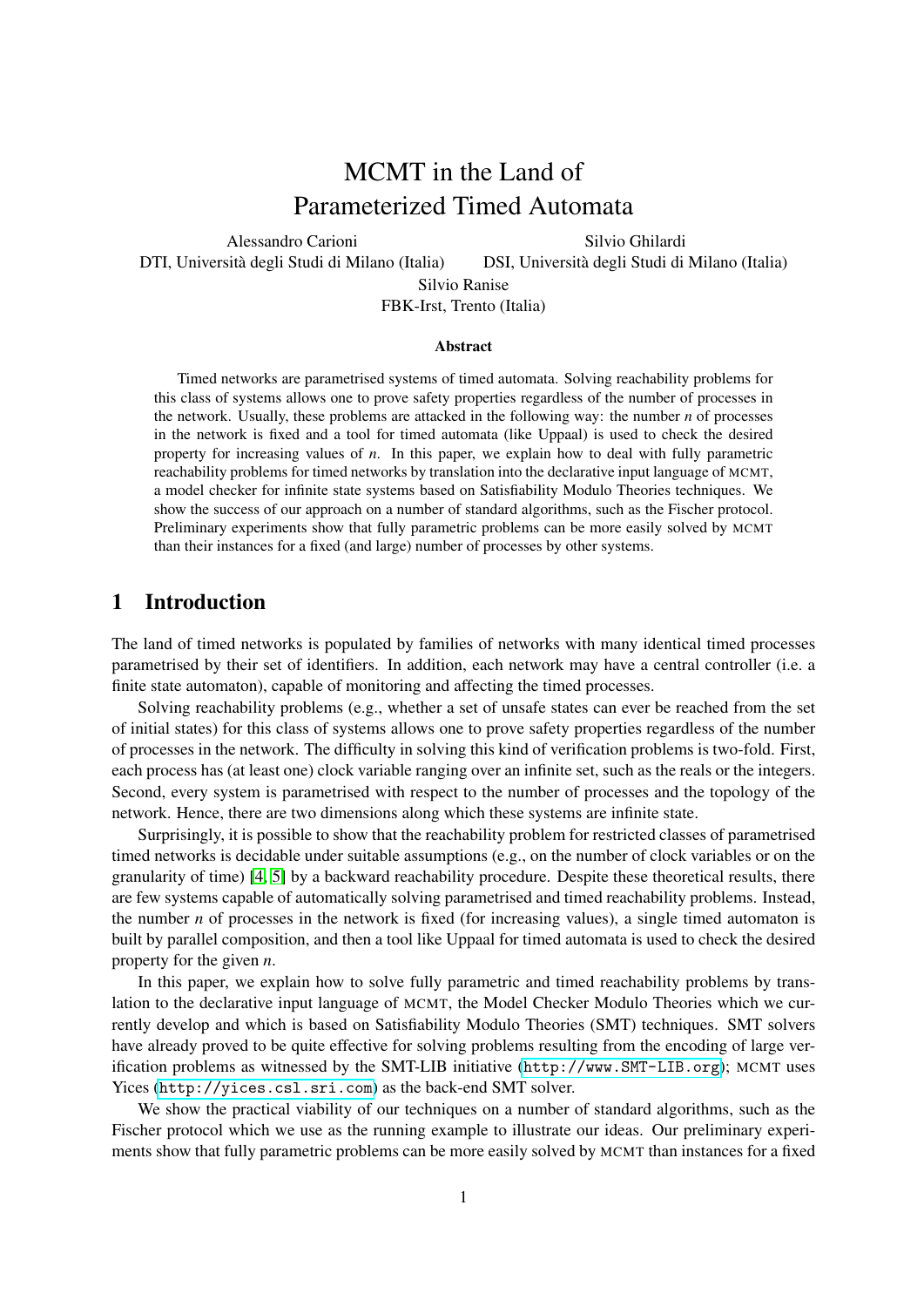(and large) number of processes by Uppaal or similar systems. We believe that this is due to the capability of MCMT of discovering and exploiting the symmetries in the network by quantifiers instantiation techniques.

## <span id="page-1-0"></span>2 Timed Networks

Informally, a 'timed network with  $k > 0$  clocks' is a system formed by a controller and finitely many identical timed processes, each one equipped with *k* clocks. The controller is a finite state automaton and timed processes are also finite state automata extended with *k* clock variables. There are two kinds of transitions: one modelling the passing of time (specified by incrementing all the clocks of the same amount of time) and another one in which the controller and a given number of timed processes (usually 1 or 2) synchronize and change their states simultaneously. Transitions of the second kind are guarded by conditions on the states of the controller, on the timed processes that are involved, and on the values of their clocks. If the guard is satisfied, the states of the controller and the involved processes are updated and the value of some clocks is reset, if the case. Initially, the controller and all the timed processes are in a distinguished initial state and their clocks have value 0. The value of the clocks is always positive and ranges over either  $\mathbb R$  (in the continuous case) or  $\mathbb N$  (in the discrete case).

This notion of parametrised timed network is first formalized in [\[4\]](#page-13-0). In the rest of this section, we recast such a notion into the formal framework of [\[13\]](#page-13-2) underlying the infinite state model checker MCMT, which will be used to solve parametrised reachability problems of timed networks. Such networks can be modelled as a subclass of guarded assignment transition systems whereby state variables are functions mapping a subset of the natural numbers (used as identifiers of the processes in the network) to either a finite set of locations—the finitely many states of an automaton—or an infinite set of time points—the values of clocks. (Readers familiar with [\[13\]](#page-13-2) will recognize an instance of the notion of array-based systems.)

**Background notions.** Formally, we work in many sorted first-order logic. We consider a signature  $\Sigma$ containing a sort INDEX for process identifiers, a sort LOC for control locations, and a sort T for time points. Furthermore,  $\Sigma$  contains two sort symbols ARRAY LOC and ARRAY T for arrays mapping indexes to locations and to time points, respectively. The function symbols  $\lfloor \cdot \rfloor_{\text{LOC}}$ : ARRAY LOC, INDEX  $\rightarrow$  LOC and  $\Box$ <sub>T</sub>: ARRAY T, INDEX  $\rightarrow$  T are also in  $\Sigma$  and denote the usual array dereferencing operations. (By abuse of notation, we will simply write  $\lfloor \rfloor$  instead of  $\lfloor \lfloor \frac{1}{\text{Loc}} \text{ or } \lfloor \frac{1}{\text{T}} \rfloor$ . Finally,  $\Sigma$  also contains a finite set  $L = \{l_1, \ldots, l_m\}$  $L = \{l_1, \ldots, l_m\}$  $L = \{l_1, \ldots, l_m\}$  of constants of sort LOC ( $m \geq 1$ ),<sup>1</sup> the set of numerals  $0, 1, \ldots$  of sort T, and the function symbols +,− of sort T,T → T, and the predicate symbols <,≤,>,≥ of sort T,T. Variables of sort INDEX will be written as  $z, z_1, z_2, z_3, \ldots$ .

Semantically, we shall restrict our considerations to  $\Sigma$ -structures such that (i) T is interpreted as either R or N and  $+, -, <, \leq, >, \geq$  (as well as the numerals) have their natural meaning; (ii) LOC is interpreted as the finite set  $L = \{l_1, \ldots, l_m\}$  and each  $l_i$  is interpreted as itself (for  $i = 1, \ldots, m$ ); (iii) INDEX is interpreted as a *finite* subset of the natural numbers; (iv) ARRAY T and ARRAY LOC are interpreted as the set of functions from the interpretation of INDEX to the interpretation of T and LOC, respectively, and  $\lfloor \cdot \rfloor$  is interpreted as function application. According to the SMT-LIB standard (<http://www.smt-lib.org>), a pair comprising a signature Σ and a class of Σ-structures (also called *models*) identifies a *theory*: the theory described above will be called TPN in the rest of the paper. When referring to *assignments, satisfiability* and *truth* we always mean assignments, satisfiability and truth in one of the models of TPN.

<sup>&</sup>lt;sup>1</sup>To simplify notation, we use a unique sort comprising both controller's and processes' locations; this is w.l.o.g. since transitions can be written so that different kinds of locations are not mixed up.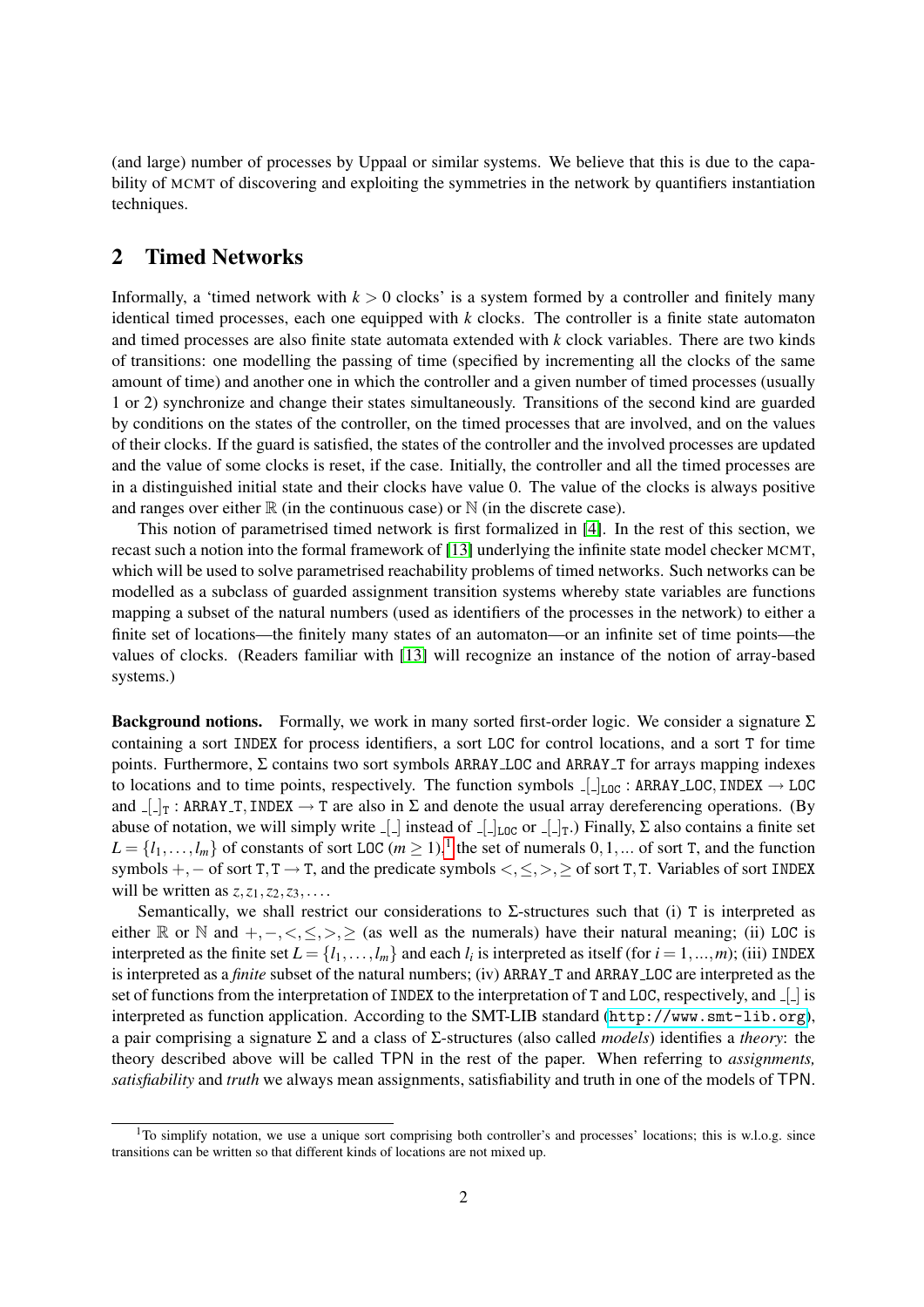Formal specification of timed networks. A *timed network with k clocks* is a tuple

$$
\langle I(\sigma,\underline{C},s), \{T_i(\sigma,\sigma',\underline{C},\underline{C}',s,s')\}_i,D(\sigma,\sigma',\underline{C},\underline{C}',s,s')\rangle,
$$

where  $\sigma$  is a state variable of sort LOC for the controller, *s* is a state variable of sort ARRAY LOC for the states of the timed processes, and  $\underline{C} = (C_1, \ldots, C_k)$  is a tuple of state variables, each one of sort ARRAY<sub>-T</sub>, for the *k* clocks of the timed processes. As usual, the primed versions of the variables denote the values of the state variables after the execution of a transition. The *initial formula I*( $\sigma$ , $C$ ,*s*) is of the form

$$
\sigma = m_0 \wedge \forall z (s[z] = l_0 \wedge \bigwedge_{j=1}^k C_j[z] = 0)
$$

where  $l_0$ ,  $m_0$  are location constants, i.e. they are of sort LOC.

Before describing the other two components of the tuple, we need to introduce the following notion. A *constraint* is a conjunction of literals of the following forms:  $t \gg c$ ,  $d \gg u$ , and  $v = l$ , where  $>>\in \{>,\geq\}, c,d$  are numerals, *l* is a constants of type LOC, *t*, *u* are terms of the form  $C_i[z_j]$ , and *v* is  $\sigma$ or a term of the form *s*[*z<sup>j</sup>* ]. A *difference logic constraint* is a constraint comprising also literals of the form  $t - u \gg c$  and  $d \gg t - u$ , for  $t, u, c, d$  as above.

The *step transition formula*  $T_i(\sigma, \sigma', \underline{C}, \underline{C}', s, s')$  is of the form

$$
\exists z_1\cdots z_n.\ \bigwedge_{i
$$

for  $i \ge 1$ , where  $\phi_G$  is a constraint, the *update functions*  $F_S, F_i$  are specified by nested 'if-then-else' expressions as follows:[2](#page-0-0)

$$
F_S(z) := \text{if } z = z_1 \text{ then } l_1 \text{ else if } z = z_2 \cdots \text{ then } l_n \text{ else } s[z]
$$
  

$$
F_j(z) := \text{if } z = z_1 \text{ then } t_{1j} \text{ else if } z = z_2 \cdots \text{ then } t_{nj} \text{ else } C_j[z],
$$

and  $t_{ij}$  is either 0 or  $C_j[z_i]$ . Formula  $T_i$  above means that (i)  $z_1, \ldots, z_n$  are the processes that are going to synchronize (in the actual implementation of MCMT, it must be  $1 \le n \le 2$ ; this does not seem too restrictive as all timed networks considered in the examples satisfy this limitation), (ii) the constraint  $\phi_G$ must hold for the transition to fire ( $\phi_G$  involves the locations of the controller and of the timed processes together with the values of their clocks), (iii) during the transition the controller moves its location to *m* and the synchronizing processes to  $l_1, \ldots, l_n$  (respectively), (iv) some of the clocks of the synchronization processes are reset, and finally (v) non synchronizing processes do not change location and clocks values.

Finally, the *delay transition formula*  $D(\sigma, \sigma', \underline{C}, \underline{C}', s, s')$  is of the form

$$
\exists \varepsilon > 0 \; (\sigma' = \sigma \wedge \bigwedge_j C'_j = \lambda z . (C_j[z] + \varepsilon) \wedge s' = s)
$$

where  $\varepsilon$  is a variable of sort T, expressing that clocks are incremented by  $\varepsilon > 0$  time units and that locations do not change in the meantime. A remark is in order. Both step and delay transition formulae can be written entirely in first-order logic by using universal quantifiers. We use here  $\lambda$ -abstractions because formulae are more compact and it is easier to grasp their intuitive reading.

Let  $TN := \langle I(\sigma, \underline{C}, s), \{T_i(\sigma, \sigma', \underline{C}, \underline{C}', s, s')\}_i, D(\sigma, \sigma', \underline{C}, \underline{C}', s, s')\rangle$ ; the states of TN are the assign*ments* to the variables  $\sigma$ , *s*, and *C*.

<sup>&</sup>lt;sup>2</sup>Along the lines of the SMT-LIB format, we extend many-sorted first-order logic with conditional expressions.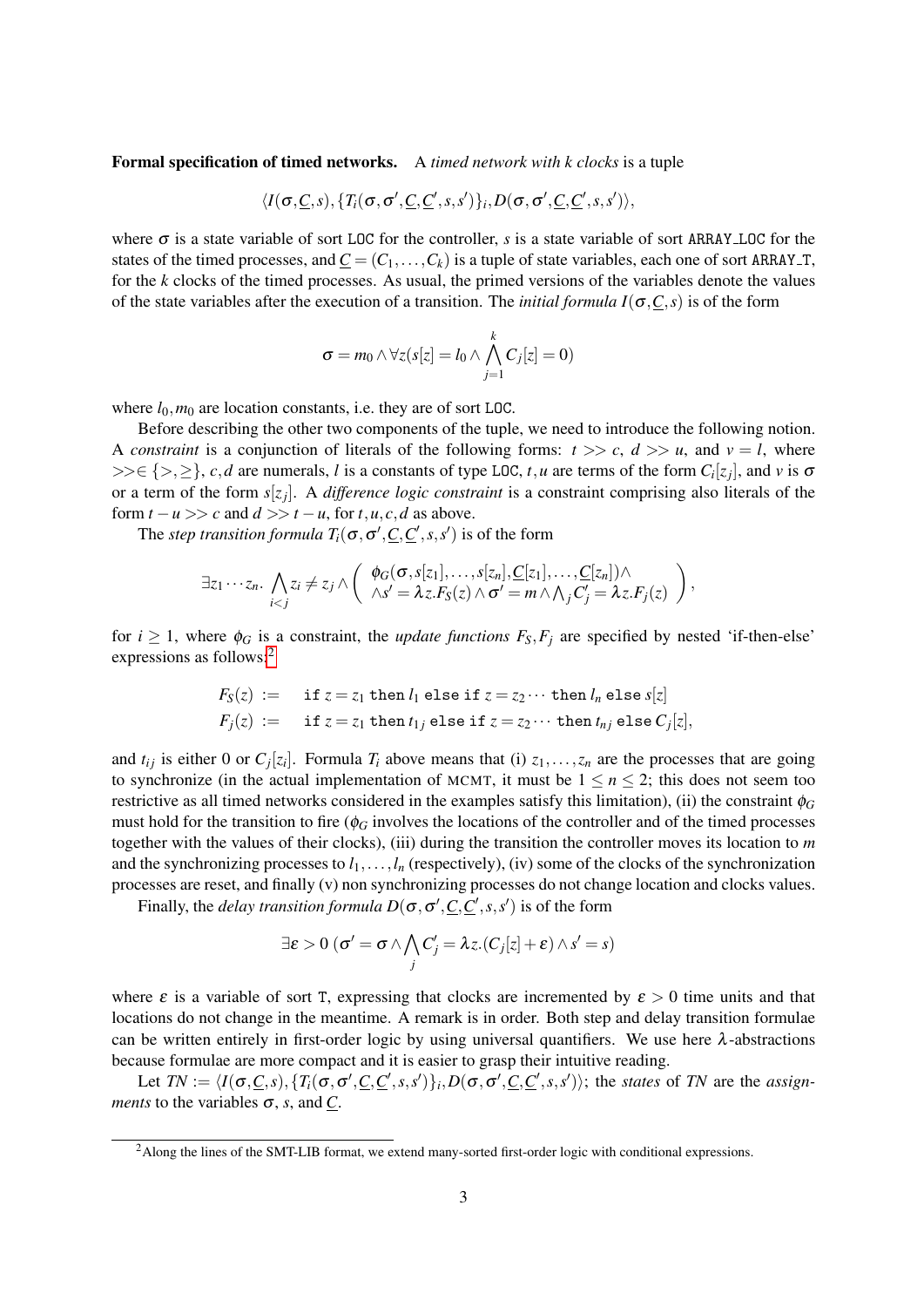Extensions. In the literature, there exist several variations and generalizations of the notion of parametrised timed networks introduced in [\[4\]](#page-13-0) and formalized above in our framework. For example, delay transitions can be extended with *location invariants*, that can be used to force a process 'to react,' i.e. to leave a certain location before a fixed amount of time has passed. Fortunately, this extension—as well as many others—can be accommodated in the formal framework of MCMT. In fact, the formula  $D(\sigma, \sigma', \underline{C}, \underline{C}', s, s')$  for delay transitions with location invariants have the following form:

$$
\forall z. Inv(\sigma, s[z], \underline{C}[z], \underline{C'}[z]) \wedge \exists \varepsilon > 0 (\sigma' = \sigma \wedge \bigwedge_j C' = \lambda z. (C_j[z] + \varepsilon) \wedge s' = s),
$$

where *Inv* is a boolean combination of constraints involving both locations and clocks. While the declarative framework underling MCMT is capable of easily supporting delay transition with location invariants, some care must be taken to handle the universally quantified condition ∀*z*.*Inv*, also called *global* condition. In fact, it is well-known (see, e.g., [\[3\]](#page-13-3)) that systems containing transitions with global conditions are difficult to analyze automatically and some form of approximation is needed. In MCMT, global conditions are handled by adopting the *stopping failures* model [\[15\]](#page-13-4) (similar to the 'approximate model' in [\[3,](#page-13-3) [2\]](#page-13-5)). The stopping failures model of the system satisfies a subset of the class of safety properties satisfied by the original system (since the latter has fewer runs), hence establishing a safety property for the stopping failures model implies that the same property is enjoyed by the original system. MCMT displays an explicit warning when it adopts the stopping failures model. (For a detailed treatment of the stopping failures model in MCMT, the reader is pointed to [\[11\]](#page-13-6).)

Another extension which is crucial for modelling benchmarks concerns step transitions. In fact, it is often the case that *broadcasts* must be modelled so that also an unknown number of the timed processes not involved in the synchronization of a step transition can change their locations or even reset some of their clocks. This kind of transitions (as well as more general ones with non-deterministic updates) can be specified in the framework of MCMT by a careful definition of the update functions  $F_S$  and  $F_i$ using nested 'if-then-else' expressions. Finally, we mention that the framework underlying MCMT can also support the specification of timed networks where the controller has its own clocks or data variables (even ranging over unbounded sets, such as process identifiers).

We hope that this discussion suggests the flexibility of the framework underlying MCMT, which makes it capable of handling verification problems *independently* of any fixed formal model (such as the extended automata used in [\[5\]](#page-13-1)). A complete account of the formal framework can be found in [\[13\]](#page-13-2).

## 3 Reachability Problems for Timed Networks

The controller reachability problem is one of the most relevant verification problems for timed networks and can be stated as follows: is there a run (i.e. a sequence of transitions) of the network leading the controller to a certain control location q? Let  $TN := \langle I(\sigma, \underline{C}, s), \{T_i(\sigma, \sigma', \underline{C}, \underline{C}', s, s')\}_i, D(\sigma, \sigma', \underline{C}, \underline{C}', s, s')\rangle$ be a timed network with *k* clocks. A *run* of length *n* of *TN* is an assignment satisfying the following formula (we use *T* for the disjunction  $D \vee \bigvee_i T_i$ ):

$$
I(\sigma_0,\underline{C}_0,s_0)\wedge T(\sigma_0,\sigma_1,\underline{C}_0,\underline{C}_1,s_0,s_1)\wedge\cdots\wedge T(\sigma_{n-1},\sigma_n,\underline{C}_{n-1},\underline{C}_n,s_{n-1},s_n),
$$

where  $\sigma_0, \underline{C}_0, s_0, \ldots, \sigma_n, \underline{C}_n, s_n$  are  $n+1$  renamed copies of  $\sigma, \underline{C}, s$ . The controller reachability problem for *TN* amounts to checking the satisfiability (modulo the theory TPN, see the '*Background notions*' of Section [2](#page-1-0) for a definition) of the following formula:

$$
I(\sigma_0,\underline{C}_0,s_0)\wedge\bigwedge_{r=0}^{n-1}T(\sigma_r,\sigma_{r+1},\underline{C}_r,\underline{C}_{r+1},s_r,s_{r+1})\wedge\sigma_n=q,
$$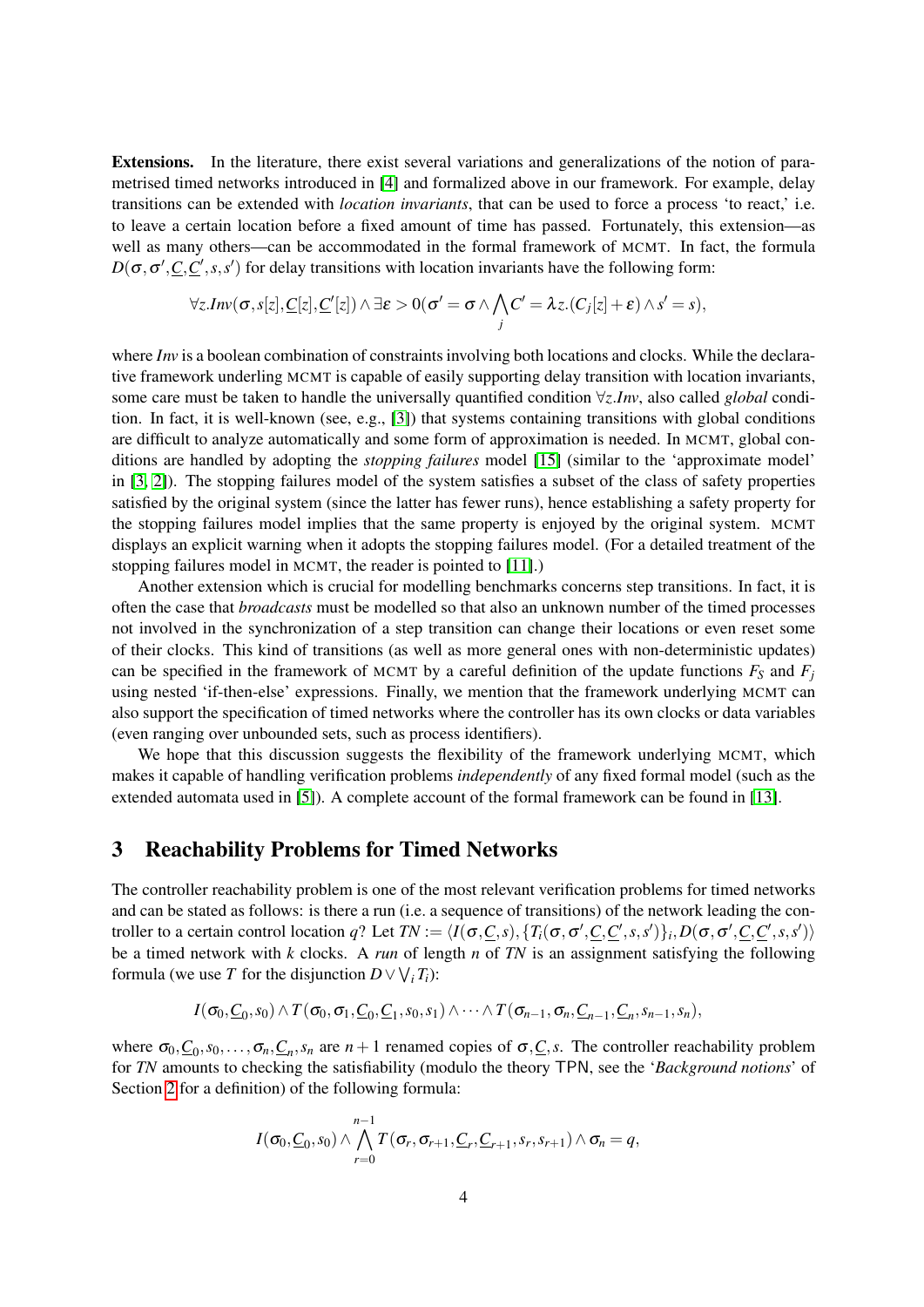for some  $n > 0$ . In general, the problem is undecidable (already for  $k = 2$ , i.e. for two clocks per process [\[5\]](#page-13-1)), but it turns out to have many decidable instances; e.g., it is decidable when  $k = 1$  (i.e. when timed processes have just one clock) [\[5\]](#page-13-1) or the sort T is interpreted as  $\mathbb{N}$ , regardless of the number  $k$  of clocks per process [\[16\]](#page-13-7).

The decidability results mentioned above are obtained by using a *backward reachability procedure* to explore the (infinite) state space of a timed network and proving that the procedure terminates. Potentially infinite sets of states are finitely represented by so-called 'configurations': if these and the transitions of a class of systems enjoy certain properties (namely, being well-quasi-ordered), then backward reachability always terminate [\[1,](#page-13-8) [9,](#page-13-9) [7\]](#page-13-10). Backward reachability is also the starting point of the implementation of automated verification systems for classes of infinite state systems (see, e.g., [\[2,](#page-13-5) [3\]](#page-13-3)) where configurations are encoded by *ad hoc* data structures, one for each class of systems (like broadcast protocols, lossy channels, or timed networks). Instead, MCMT uses particular classes of first-order formulae to represent configurations parametrised with respect to two theories, one for data and one for the topology so that backward reachability can be implemented by a fixed set of logical manipulations and the capability of solving SMT problems in the combination of the theories of indexes and of the topology. Below, we give a high-level description of the backward reachability procedure implemented in MCMT when the background theory is TPN.

Deductive backward reachability. Backward reachability repeatedly computes the pre-image of the set of states from which it is possible to reach the set of unsafe states, i.e. the states violating the desired safety property. The algorithm halts in two cases, either when the current set of (backward) reachable states has a non-empty intersection with the set of initial states and the system is unsafe, or when such a set has reached a fix-point (i.e. further application of the transition does not enlarge the set of reachable states) and the system is safe. To mechanize this procedure in the framework of MCMT, we need to ensure that (a) the class of formulae representing sets of states is closed under pre-image computation and (b) the checks for safety and fixed-point can be reduced to decidable SMT problems.

Sets of states are represented by  $\exists^{I}$ -formulae. An  $\exists^{I}$ -*formula* is a formula of the form  $\exists z_1 \cdots z_n \phi$ , where  $\phi$  is obtained from a quantifier free formula  $\psi(z_1,...,z_n,t,\underline{v})$  by replacing the free variables <u>*t*</u> of type T with the terms  $C_i[z_1], \ldots, C_i[z_n]$  (for  $i = 1, \ldots, k$ ) and the free variables  $\underline{v}$  of type LOC with the terms  $\sigma$ ,  $s[z_1], \ldots, s[z_n]$ . Notice that *n* can be 0, like in the formula  $\sigma = q$ , specifying that the controller state is equal to the control location *q*.

The *pre-image* of a formula  $\phi(\sigma, C, s)$  where at most the variables  $\sigma, C, s$  occur, is defined to be the formula

$$
\exists \sigma' \ \exists \underline{C}' \ \exists s' \ (T(\sigma, \sigma', \underline{C}, \underline{C}', s, s') \land \phi(\sigma', \underline{C}', s')).
$$

<span id="page-4-0"></span>Concerning requirement (a) above, the following result is crucial.

**Proposition 3.1.** The pre-image of an ∃<sup>*I*</sup>-formula is equivalent to an ∃<sup>*I*</sup>-formula modulo</sup> TPN (i.e. in the *class of models being considered).*

Proposition [3.1](#page-4-0) is a special case of a general result proved in [\[10\]](#page-13-11). Computing a pre-image w.r.t. a delay transition requires a quantifier elimination step in  $\mathbb N$  or  $\mathbb R$ , depending on the interpretation of T, of the time variable  $\varepsilon$ . It is possible to refine Proposition [3.1](#page-4-0) and show closure under pre-image computation when the  $\exists^{I}$ -formula is of the form  $\exists z_1 \cdots z_n$ .( $\bigwedge_{i \leq j} z_i \neq z_j \wedge \xi$ ), where  $\xi$  is a difference logic constraint. Among the many advantages of this restricted format for <sup>∃*I*</sup>-formulae, actually supported by MCMT, one of the most important is the dramatic simplification of the pre-image computation w.r.t. a delay transition. In fact, there is no need to handle the Boolean structure while eliminating the existentially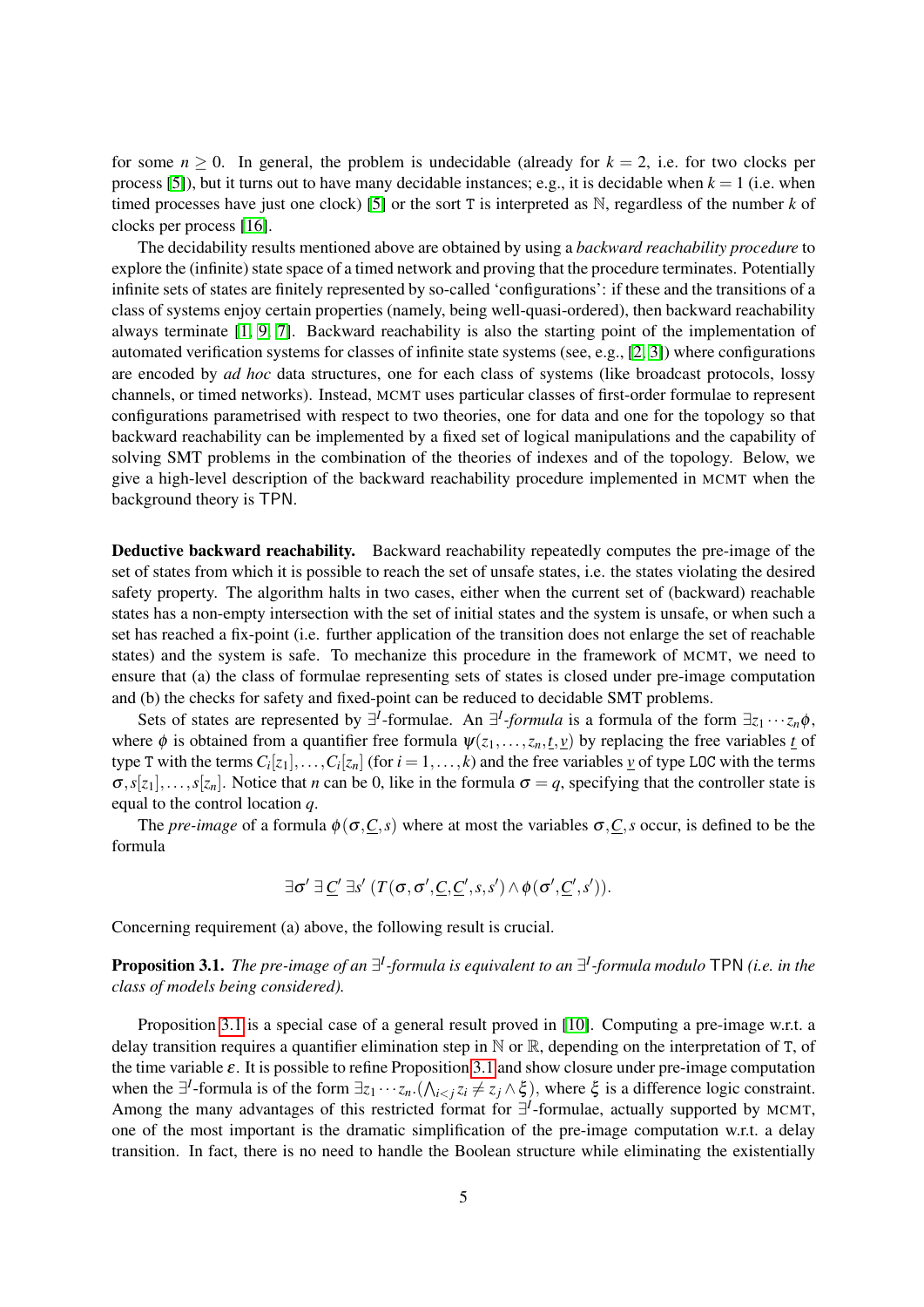quantified variable  $\varepsilon$  and the standard Fourier-Motzkin algorithm can be used both in the real and the integer case, as observed for instance in [\[18,](#page-13-12) [6\]](#page-13-13).

Notice that one can employ (disjunctions of) ∃ *I* -formulae (in the restricted format) as an unsafety formula, instead of the controller reachability formula  $\sigma = q$ , without affecting the above considerations. As a consequence, we will consider below unsafety problems in this more liberal format.

For  $n \geq 0$ , the formulae  $BR_n(\sigma, C, s)$  are defined as follows:  $BR_0$  is  $\sigma = q$  and  $BR_{n+1}$  is the disjunction between  $BR_n$  and its pre-image. The sequence  $BR_0, BR_1, \ldots, BR_n$  of formulae is computed until either (i)  $I \wedge BR_n$  is satisfiable modulo TPN (*safety check*) or (ii)  $I \wedge BR_n$  and  $\neg(BR_{n+1} \rightarrow BR_n)$  are both unsatisfiable modulo TPN ( $fix$ -*point check*). In the former case, the controller location  $q$  is reachable whereas in the second case a fixed point has been obtained and *q* is unreachable. In case (i), the backward reachability procedure returns 'unsafe,' whereas in case (ii) it returns 'safe' (of course, there is a third possibility, namely that the algorithm diverges, which might happen if the problem is not in a class for which termination is guaranteed).

Concerning issue (b) above, we observe that fix-point and safety checks are discharged in MCMT by using the SMT solver Yices on formulae which contain universal quantifiers. Unfortunately, the performances of Yices and most of the other state-of-the-art SMT solvers on formulae involving quantifiers are somewhat unsatisfactory. Hence, we have implemented a dedicated quantifier instantiation procedure in MCMT for the class of quantified formulae arising in safety and fix-point checks. It is not difficult to see that such formulae can be transformed into the following form:  $\exists z_1 \cdots z_n \forall y_1 \cdots y_m \phi$ , where  $\phi$  is quantifier-free. We call this class of formulae ∃∀*-formulae*.

#### <span id="page-5-0"></span>Proposition 3.2. *Checking the satisfiability of* ∃∀*-formulae modulo* TPN *is decidable.*

Proposition [3.2](#page-5-0) is an instance of a more general result in [\[10\]](#page-13-11) and looks very similar to the decidability of the well-known ∃\*∀\*-fragment of first-order logic. The main difference is that satisfiability here is restricted to the class of models of the theory TPN (i.e. we consider only those models that make sense for our model-checking problems). Proposition [3.2](#page-5-0) is the basis of a three-step decision procedure for the satisfiability of ∃∀-formulae (modulo TPN). First, the *zi*'s are Skolemized away. Second, the *yj*'s are instantiated in all possible ways with the *zi*'s (considered as free constants). Third, the resulting formula is quantifier-free and can be sent to the SMT solver (in the case of MCMT, Yices). Notice that the second step is computationally very expensive; hence, powerful heuristics to avoid useless instantiations are needed [\[12\]](#page-13-14).

## <span id="page-5-1"></span>4 A worked-out Example

To illustrate our approach, we present the verification of the mutual exclusion property of the parametric and real-time protocol proposed by Fischer in the variant described in [\[5\]](#page-13-1). This protocol is considered a standard benchmark to measure the performance of verification tools for timed automata by considering an increasing number of processes. Here we prove that the mutual exclusion property is satisfied regardless of the number of processes in the network. Other versions of this protocol have been specified and verified by our tool: one extracted from the SAL distribution (<http://sal.csl.sri.com>), one from the Uppaal distribution (<http://www.uppaal.com>), and a third one taken from Chapter 13 of [\[17\]](#page-13-15). The alternative formulations exploits the flexibility of MCMT input language as they require transitions with location invariants and unbounded global (i.e. controller's) variables (see paragraph '*Extensions*' in Section [2\)](#page-1-0). The results of our tool on the problem described in this section and its variants (as well as more problems) are listed in Table [3](#page-12-0) of Section [5.1](#page-11-0) with a comparison with Uppaal for some (increasing) number of processes.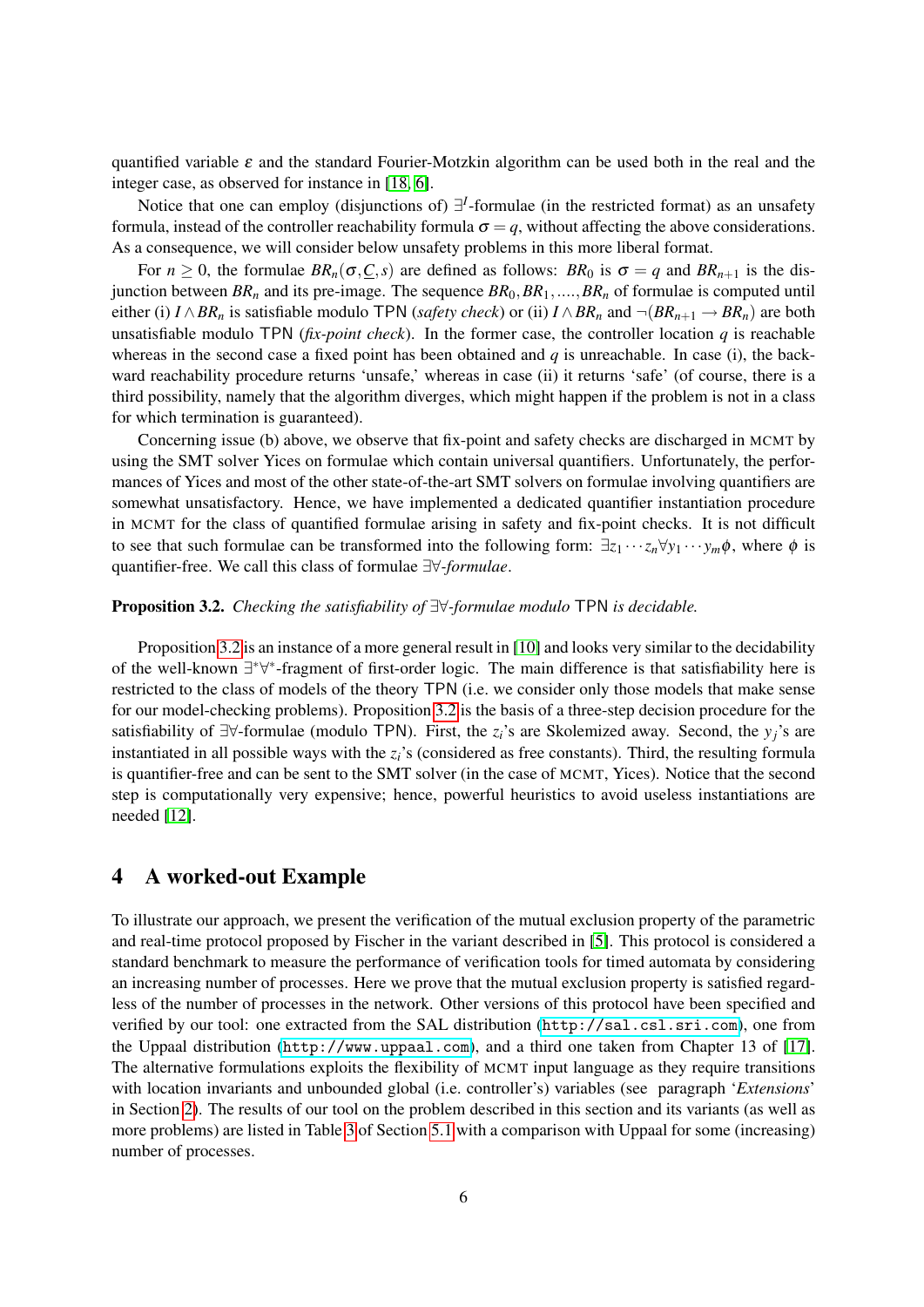

*Legend*:  $t$  is the local clock value and  $v$  is the shared variable

<span id="page-6-0"></span>Figure 1: Extended automaton for one process of the Fischer's protocol

Informal description. The goal of Fischer protocol is to ensure mutual exclusion in a network of processes whose number is arbitrary, using a clock and a shared variable. Each process has a local clock and a control state variable ranging over values in the set  $\{A, B, C, CS\}$ . Each process is identified by a natural number strictly bigger than 0 and can read/update a shared variable whose values is either 0 or the index of one of the processes. A process wishing to enter the critical section *CS* starts in the initial state *A*. If the value of the shared variable is 0, the process goes to state *B* and resets its local clock. From *B*, the process can go to state *C* if the clock value is still less than 1 time unit and it sets the value of the shared variable to its own index and again resets its clock. From *C*, the process can go to *CS* if the clock is strictly more than 1 time unit and the value of the shared variable is still equal to the index of the process performing the transition. When exiting *CS*, the process sets the value of the shared value to 0. The set of unsafe states, i.e. those states violating the mutual exclusion property, can be characterized by the presence of at least two processes which enter *CS* at the same time. This specification is depicted in Figure [1.](#page-6-0)

Formalization in MCMT. We follow the formal specification of the Fischer's protocol done in [\[5\]](#page-13-1) to illustrate that our declarative framework can precisely describe the notion of timed network as given in [\[5\]](#page-13-1). However, as already mentioned above, we emphasize that our specification language is more flexible and it is also able to formalize the original specification of the protocol as well as other extensions.

We assume T to be  $\mathbb R$  and  $LOC := LOC_C \cup LOC_P$  where  $LOC_C := \{udf, df\}$  and  $LOC_P := \{A, B, C, CS, A^+,$  $B^+, C^+, CS^+$ . The controller state is either *udf*, indicating that the value of the shared variable is 0 (undefined), or *df* , indicating that the value of the shared variable is not 0 (defined). The locations marked with  $+$  correspond to configurations where the value of the shared variable is equal to the index of that particular process. We need three state variables: one shared variable *c* for the controller state ranging over  $LOC_C$ , one local variable  $q$ : ARRAY LOC<sub>P</sub> for the state variables of the processes, and one local variable *t* : ARRAY T for the processes clocks (notice that  $k = 1$ , i.e. we have just one clock per process).

The set of initial states can be characterized as follows:

<span id="page-6-2"></span>
$$
c = udf \wedge \forall z. (q[z] = A \wedge t[z] = 0), \tag{1}
$$

i.e., at the beginning, the control state variable  $c$  is undefined, the control state variable of each process is *A*, and the clock value of each process is 0.

The set of unsafe states is the disjunction of the following three ∃<sup>*I*</sup>-formulae:

$$
\exists z_1, z_2. \quad (z_1 \neq z_2 \land \quad q[z_1] = CS \land q[z_2] = CS)
$$
 (2)

<span id="page-6-1"></span>
$$
\exists z_1, z_2. \quad (z_1 \neq z_2 \land \quad q[z_1] = CS^+ \land q[z_2] = CS^+) \tag{3}
$$

$$
\exists z_1, z_2. \quad (z_1 \neq z_2 \land \quad q[z_1] = CS^+ \land q[z_2] = CS), \tag{4}
$$

i.e., the set of unsafe states consists of all those states where at least two processes are either both in *CS*, formula [\(2\)](#page-6-1), or both in  $CS^+$ , formula [\(3\)](#page-6-1), or one in in *CS* and one in  $CS^+$ , formula [\(4\)](#page-6-1).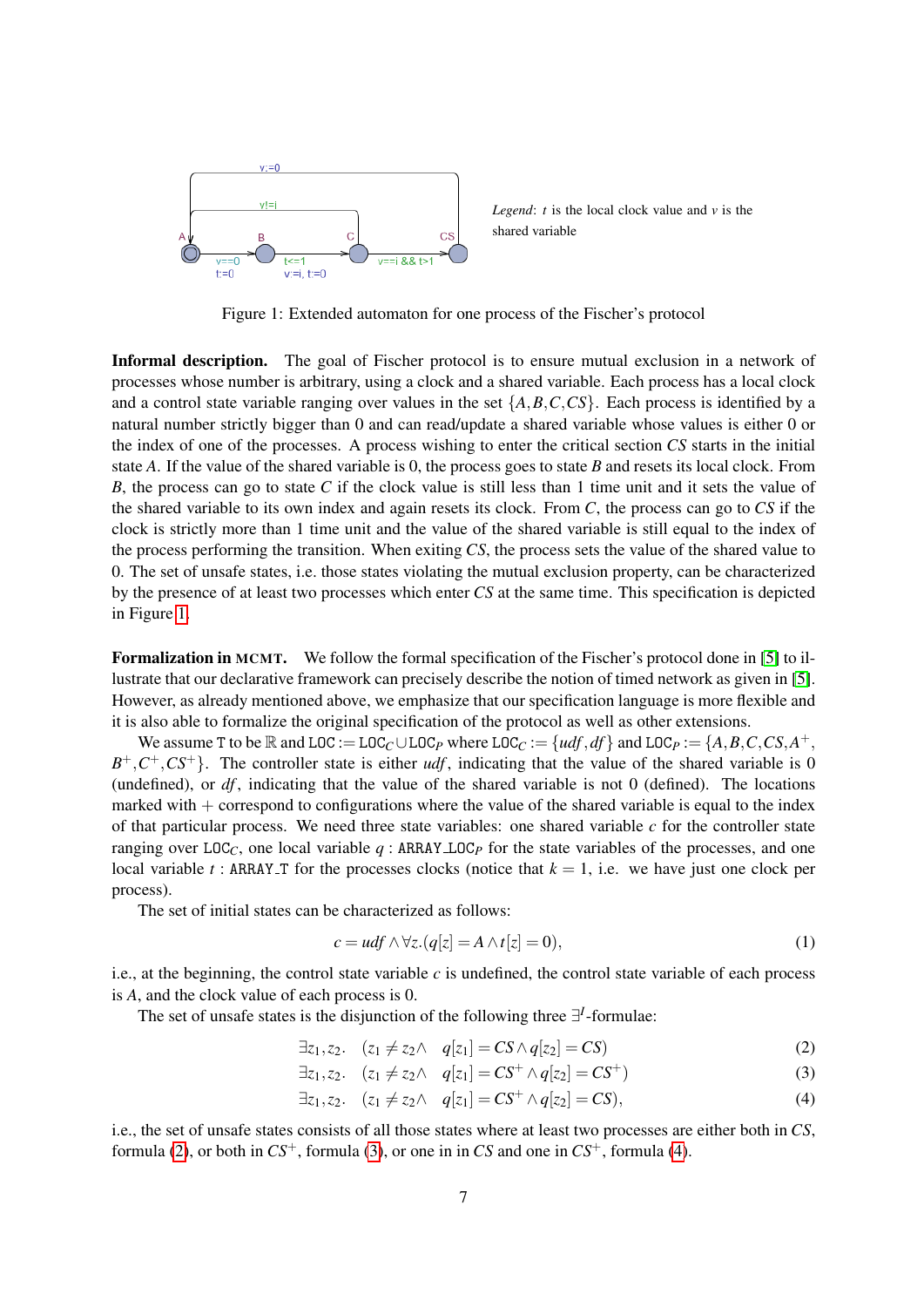| initiate            | ∃z.                 | $c = u df \wedge q[z] = A \wedge t[z] \ge 0 \wedge q' = \lambda i$ . (if $i = z$ then B else $q[i]$ )                                                                                                                                                               |
|---------------------|---------------------|---------------------------------------------------------------------------------------------------------------------------------------------------------------------------------------------------------------------------------------------------------------------|
| choose <sub>1</sub> | Ξz.                 | $c = u df \wedge q[z] = A \wedge t[z] < 1 \wedge$<br>$c' = df \wedge q' = \lambda j$ . (if $j = z$ then $C^+$ else $q[j] \wedge$<br>$t' = \lambda i$ . (if $i = z$ then 0 else $t[i]$ )                                                                             |
| choose <sub>2</sub> | $\exists z_1, z_2.$ | $z_1 \neq z_2 \land c = df \land q[z_1] = A \land t[z_1] < 1 \land q[z_2] = \ell^+ \land$<br>$c' = df \wedge t' = \lambda j$ . (if $j = z_1$ then 0 else $t[j] \wedge$<br>$q' = \lambda j$ . (if $j = z_1$ then $C^+$ else (if $j = z_2$ then $\ell$ else $q(j )$ ) |
| choose3             | $\exists z.$        | $c = df \wedge q[z] = B^+ \wedge t[z] < 1 \wedge$<br>$q' = \lambda j$ . (if $j = z$ then $C^+$ else $q[j] \wedge t' = \lambda j$ . (if $j = z$ then 0 else $t[j]$ )                                                                                                 |
| enter               | $\exists z.$        | $c = df \wedge q[z] = C^+ \wedge t[z] > 1 \wedge q' = \lambda j$ . (if $j = z$ then $CS^+$ else $q[j]$ )                                                                                                                                                            |
| fail                | $\exists z.$        | $q[z] = C \wedge 0 \le t[z] \wedge q' = \lambda j$ . (if $j = z$ then A else $q[j]$ )                                                                                                                                                                               |
| exit <sub>1</sub>   | $\exists z.$        | $c = df \wedge q[z] = CS^+ \wedge 0 \leq t[z] \wedge$<br>$c' = u df \wedge q' = \lambda j$ . (if $j = z$ then A else $q[j]$ )                                                                                                                                       |
| exit <sub>2</sub>   | $\exists z_1, z_2.$ | $z_1 \neq z_2 \wedge c = df \wedge q[z_1] = CS \wedge 0 \leq t[z_1] \wedge q[z_2] = \ell^+ \wedge$<br>$c' = u df \wedge q' = \lambda j$ . (if $j = z_1$ then A else (if $j = z_2$ then $\ell$ else $q[j])$ )                                                        |
| exit <sub>3</sub>   | ∃z.                 | $c = u df \wedge q[z] = CS \wedge 0 \le t[z] \wedge q' = \lambda j$ . (if $j = z$ then A else $q[j]$ )                                                                                                                                                              |

*Legend*:  $\ell \in \{A, B, C, CS\}$  and if a state variable  $\alpha$  is not mentioned in  $\tau$ , then it is assumed to be unchanged and the conjunct  $\alpha' = \lambda j \cdot \alpha[j]$  (if  $\alpha$  is either q or t) or the conjunct  $\alpha' = \alpha$  (if  $\alpha$  is c) must be added to  $\tau$ .

<span id="page-7-0"></span>Figure 2: The step transition formulae of Fischer's protocol

The step transition formulae are listed in Figure [2](#page-7-0) and the delay transition has the following form:

<span id="page-7-1"></span>
$$
\exists \varepsilon > 0. (t' = \lambda j.t[j] + \varepsilon). \tag{5}
$$

<span id="page-7-2"></span>**Symbolic computation of pre-images.** To understand how it is possible to obtain an ∃<sup>*I*</sup>-formula as the result of a pre-image computation, let us consider  $pre(\text{enter}, (3)),^3$  $pre(\text{enter}, (3)),^3$  $pre(\text{enter}, (3)),^3$  i.e.

$$
\exists z.\left(\begin{array}{l} c=df\wedge q[z]=C^+\wedge t[z]>1\wedge\\ q'=\lambda\,j.(if\,\,j=z\,\,then\,\,CS^+\,\,else\,\,q[j])\end{array}\right)\wedge \exists z_1,z_2.\left(\begin{array}{l} z_1\neq z_2\wedge q'[z_1]=CS^+\wedge\\ q'[z_2]=CS^+\end{array}\right),
$$

where  $q'$  is also existentially quantified. In the following, it will be our goal to eliminate this variable. Without loss of generality, it is possible to instantiate  $\zeta$  with  $\zeta_1$  so that after some simple manipulations (i.e., substitute the  $\lambda$ -expression for the update of  $q$ , eliminate the existentially quantified variable  $q'$  by substitution, and finally perform  $\beta$ -conversion) we derive:

$$
\exists z_1, z_2. (z_1 \neq z_2 \land c = df \land q[z_1] = C^+ \land t[z_1] > 1 \land q[z_2] = CS^+).
$$

Remark In MCMT, state formulae are maintained as existentially quantified conjunctions of literals closed under the following rule: if *z<sup>i</sup>* and *z<sup>j</sup>* are distinct index variables occurring in the existentially quantified prefix, then the formula contains the literal  $z_i \neq z_j$ . To maintain this invariant, when computing *pre*(enter,([3](#page-6-1))), we must produce three disjuncts corresponding to the cases when the existentially quantified variable *z* in enter is equal (or distinct) to one (all) of the existentially quantified variables  $z_1$ , $z_2$  in ([3](#page-6-1)): one disjunct is obtained by instantiating *z* to  $z_1$ , one by instantiating *z* to  $z_2$ , and the the last by requiring that *z* is different from both  $z_1$  and  $z_2$ . After the fixed-point check, just one of the three disjunct is kept while the the other two are subsumed. In this way, MCMT *lazily* introduce existentially

<sup>&</sup>lt;sup>[3](#page-6-1)</sup>By *pre*(enter, [\(3\)](#page-6-1)), we mean *pre*(enter,  $\phi$ ), where  $\phi$  is the formula labelled with (3).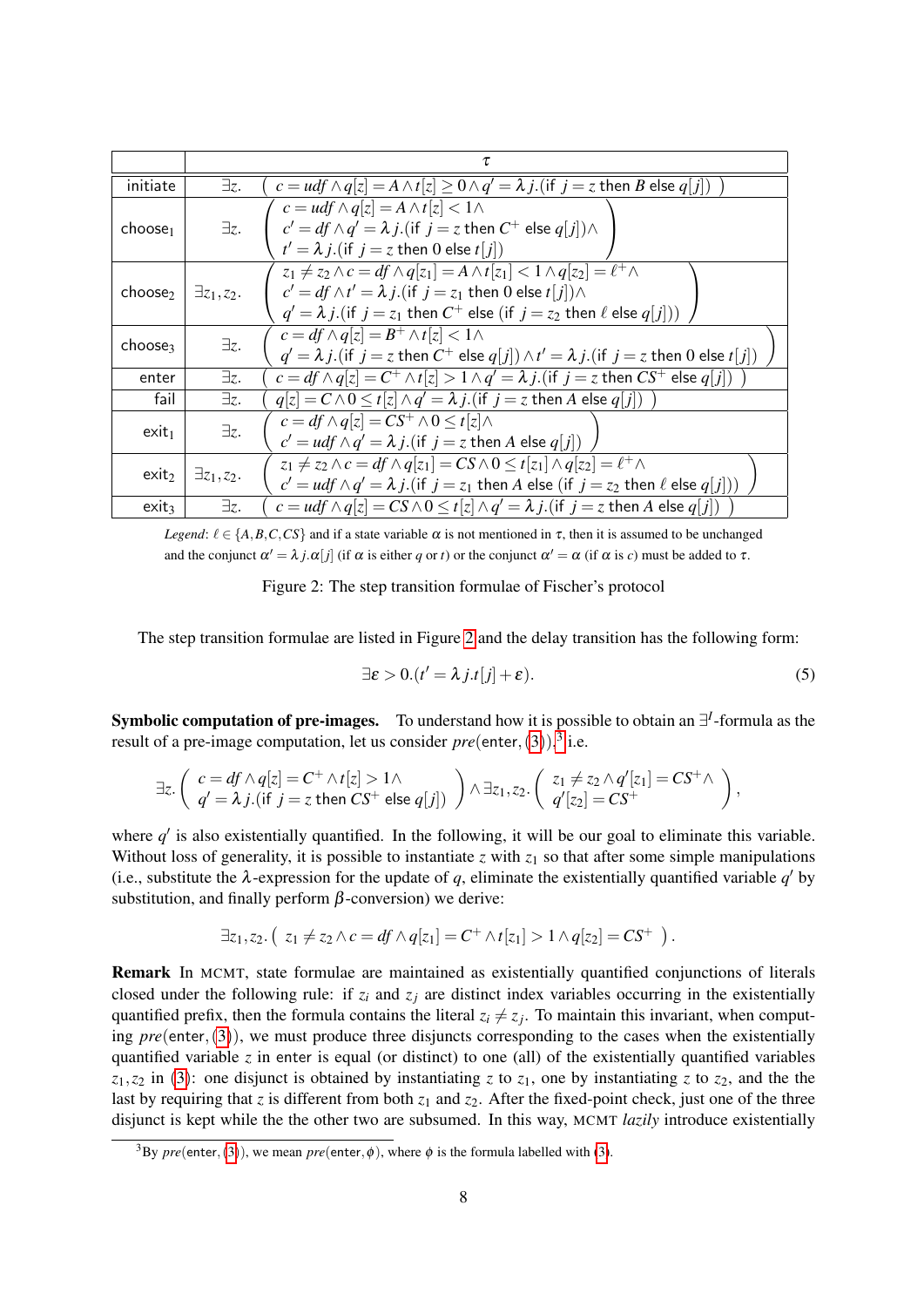quantified variables of sort INDEX so as to keep as compact as possible the representation of the set of backward reachable sets. This feature, together with the heuristics for handling quantifier instantiation while performing the safety and fix-point checks, are the key to the competitive performances of MCMT (see Section [5.1](#page-11-0) for more details).  $\Box$ 

By computing the pre-image of the last formula again w.r.t. enter by instantiating—w.l.o.g.—*z* with *z*<sub>2</sub>, we are able to derive:

$$
\exists z_1, z_2. (z_1 \neq z_2 \land c = df \land q[z_1] = C^+ \land q[z_2] = C^+ \land t[z_1] > 1 \land t[z_2] > 1).
$$

Now, we show how to compute the pre-image w.r.t. the delay transition [\(5\)](#page-7-1) involving the existentially quantified variable  $\varepsilon$ ; such a variable can always be eliminated as the constraints involving the clocks belong to Linear Arithmetic over the reals that is well-known to admit elimination of quantifiers. To illustrate, consider the computation of the pre-image of the last formula above w.r.t. [\(5\)](#page-7-1), i.e.

$$
\exists \varepsilon > 0. (t' = \lambda j.t[j] + \varepsilon) \wedge
$$
  

$$
\exists z_1, z_2. (z_1 \neq z_2 \wedge c' = df \wedge q'[z_1] = C^+ \wedge q'[z_2] = C^+ \wedge t'[z_1] > 1 \wedge t'[z_2] > 1).
$$

By simple substitutions, we are able to derive

$$
\exists z_1, z_2. \left( \begin{array}{c} z_1 \neq z_2 \land c = df \land q[z_1] = C^+ \land q[z_2] = C^+ \land \\ \exists \varepsilon > 0. (t[z_1] + \varepsilon > 1 \land t[z_2] + \varepsilon > 1) \end{array} \right),
$$

that, by using standard quantifier elimination on the real variable  $\varepsilon$ , is easily seen to be equivalent to the following ∃<sup>*I*</sup>-formula:

$$
\exists z_1, z_2. (z_1 \neq z_2 \land c = df \land q[z_1] = C^+ \land q[z_2] = C^+).
$$

Safety and fix-point checks. In our framework, the safety check—i.e. the test that the intersection between the set of initial states and the current set of backward reachable states is empty—reduces to the check the unsatisfiability of the conjunction of the formula representing the set of initial states and the formula of the current pre-image. To illustrate, let us consider the first pre-image computed above (i.e. *pre*(enter, ([3](#page-6-1)))) and formula [\(1\)](#page-6-2), i.e.

$$
\exists z_1, z_2. (z_1 \neq z_2 \land c = df \land q[z_1] = C^+ \land t[z_1] > 1 \land q[z_2] = CS^+ ) \land
$$
  

$$
c = udf \land \forall z. (q[z] = A \land t[z] = 0).
$$

It is immediate to see that the formula is unsatisfiable by considering the two equalities involving the state variable *c* of the controller. In fact, by simple equational reasoning, one immediately derives the unsatisfiable equality  $df = u df$ .

The fix-point checks reduce to testing the unsatisfiability of the negation of the implication between the formula representing the new set of backward reachable states (i.e., at the  $i+1$ -iteration of the backward reachability procedure) and the old set of backward reachable states (i.e., at the *i*-iteration of the backward reachability procedure). To give a concrete example, consider again the first pre-image computed above; negating its implication with the disjunction of the formulae [\(2\)](#page-6-1), [\(3\)](#page-6-1) and [\(4\)](#page-6-1), we obtain the following formula:

$$
\neg (\exists z_1, z_2. ( z_1 \neq z_2 \land c = df \land t[z_1] > 1 \land q[z_1] = C^+ \land q[z_2] = CS^+ ) \rightarrow
$$
  

$$
\begin{pmatrix} \exists z_1, z_2. (z_1 \neq z_2 \land q[z_1] = CS \land q[z_2] = CS) \lor \\ \exists z_1, z_2. (z_1 \neq z_2 \land q[z_1] = CS^+ \land q[z_2] = CS^+) \lor \\ \exists z_1, z_2. (z_1 \neq z_2 \land q[z_1] = CS \land q[z_2] = CS^+) \end{pmatrix},
$$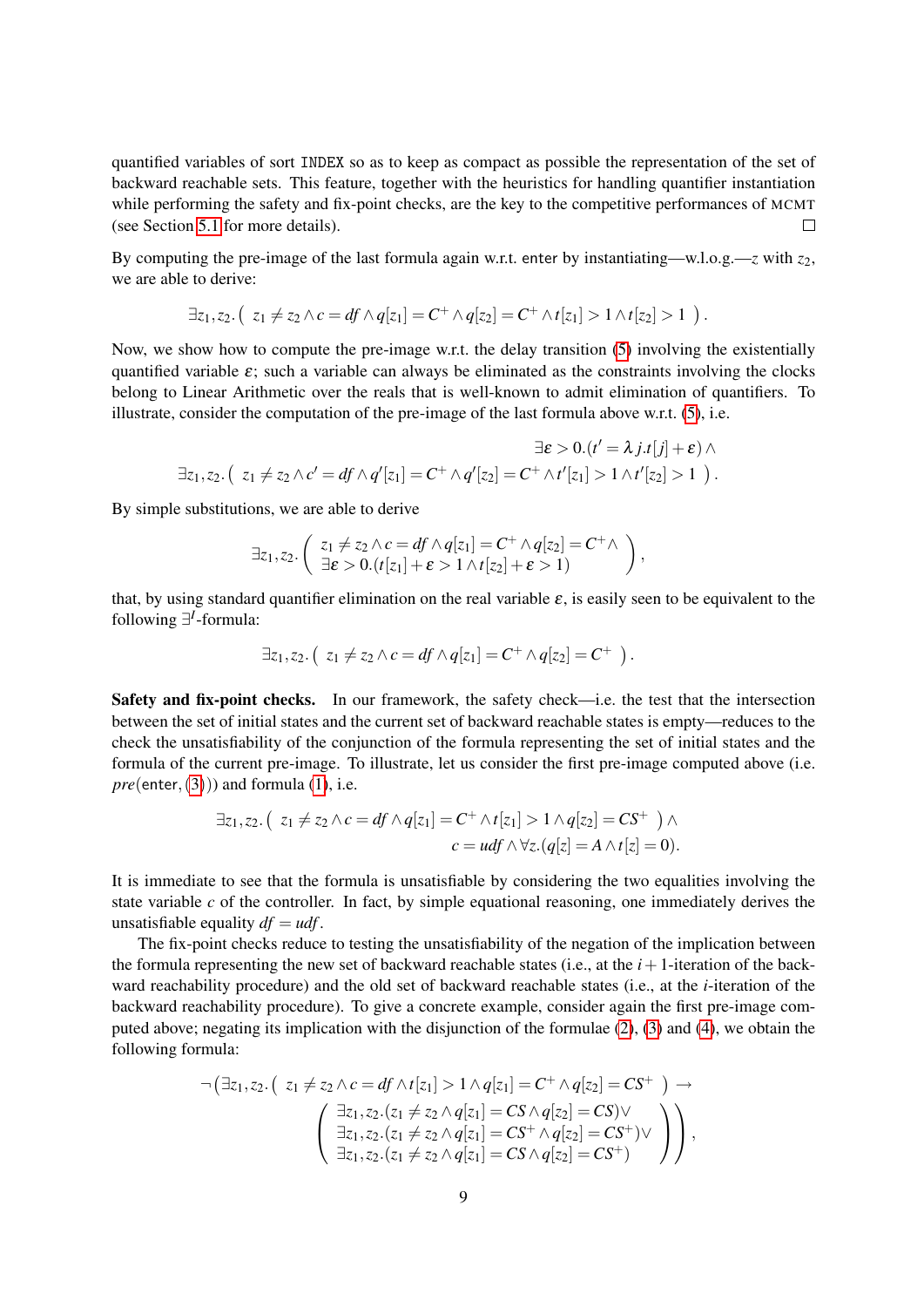which, by standard manipulations, is equivalent to

$$
z_1 \neq z_2 \land c = df \land t[z_1] > 1 \land q[z_1] = C^+ \land q[z_2] = CS^+ ) \land
$$
  
\n
$$
\forall w_1, w_2. \neg(w_1 \neq w_2 \land q[w_1] = CS \land q[w_2] = CS) \land
$$
  
\n
$$
\forall w_1, w_2. \neg(w_1 \neq w_2 \land q[w_1] = CS^+ \land q[w_2] = CS^+) \land
$$
  
\n
$$
\forall w_1, w_2. \neg(w_1 \neq w_2 \land q[w_1] = CS \land q[w_2] = CS^+),
$$

where  $z_1$  and  $z_2$  are considered as Skolem constants. It is tedious but straightforward to check that by instantiating the universally quantified variables  $w_1$  and  $w_2$  with  $z_1$  and  $z_2$  in all possible ways, the resulting quantifier-free formula is satisfiable;<sup>[4](#page-0-0)</sup> thereby implying that more pre-images must be considered.

Running MCMT. It is possible to feed MCMT with a slightly massaged version of the specification of safety problem for the Fischer's protocol considered above. The specification in the concrete syntax of the tool is omitted for lack of space (it is available from the website mentioned below). The protocol is certified to be safe in around 10 seconds (regardless of the number of processes in the network) on an Intel Centrino 1.729 GHz with 1 Gbyte of RAM. The number of pre-images computed by MCMT during the backward search is 105 and the number of calls to the SMT solver (to discharge instances of the formulae encoding safety and fix-point checks) is 5922. An excerpt of the output of MCMT is the following:

```
MCMT - version 1.0.1
--------------------------
node 3= [t5_1][1]
node 4= [t5_2][2]
 node 5= [t2_3][t5_1][1]
 node 6= [t5_2][t5_1][1]
 node 7= [t10_1][t5_1][1]
 [...OMITTED TEXT...]
 node 88 is deleted!
 node 104= [t10_1][t3_2_4][t10_1][t5_2][t7_2][t6_1][t1_2][t1_1][t2_2]
           [t3_1_3][t10_1][t5_2][t5_1][1]
 node 105= [t10_1][t3_2_4][t10_1][t5_2][t7_2][t2_1][t10_1][t5_1][t7_1]
           [t1_2] [t1_1] [t2_2] [t3_1_3] [t10_1] [t5_2] [t5_1] [1]========================================================================
Global fixpoint reached!
System is SAFE!
Max depth:17 #nodes:105 #deleted nodes:9 #SMT-solver calls:5922
#invariants found:0
========================================================================
```
The numbering of nodes starts from 3 because the first three nodes (numbered 0,1, and 2) corresponds to the unsafe formulae [\(2\)](#page-6-1), [\(3\)](#page-6-1) and [\(4\)](#page-6-1). The transitions in Figure [2](#page-7-0) are re-named as t1, ..., t9 from the top to the bottom of the figure, i.e.  $t1$  is initiate,  $t2$  is choose<sub>1</sub>, and so on. For example, Node 3 corresponds to the formula *pre*(enter,([3](#page-6-1))) computed above. Since MCMT implements backward reachability by visiting on-the-fly a forest of trees (whose roots corresponds to the unsafe formulae) [\[13\]](#page-13-2), the tool reports its

<sup>4</sup>That such instantiations suffice follows from Proposition [3.2.](#page-5-0)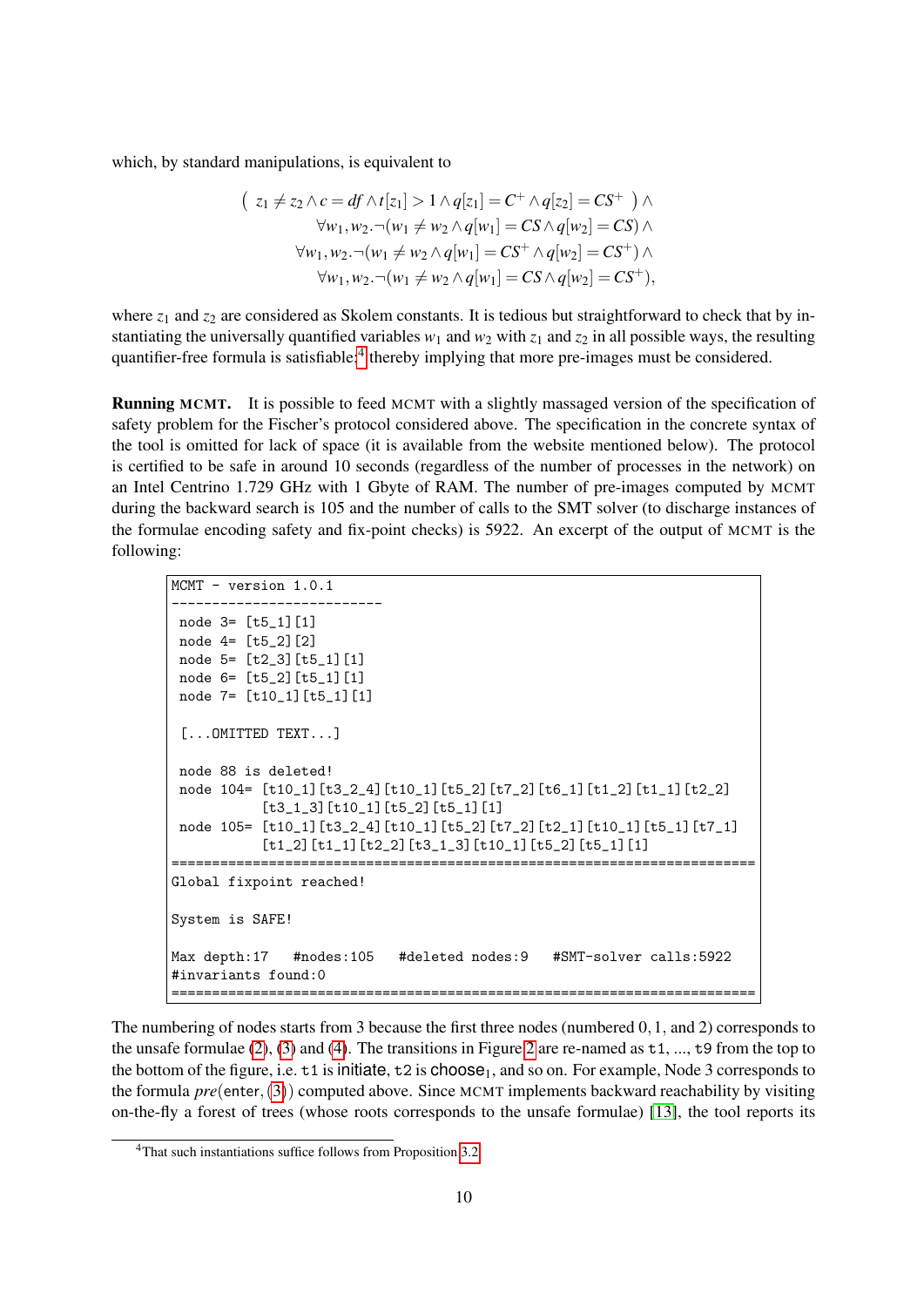depth (17), the number of nodes it contains (105), and those that have been deleted by a subsumption check [\[12\]](#page-13-14). It also reports the number of calls to Yices (5922) and the number of invariants that it was able to synthesize (when the option is turned off, it always indicates 0).

# 5 Experiments

We describe here some more safety problems (beside the one considered in Section [4\)](#page-5-1) taken from various sources. For the sake of completeness, we include the descriptions of the systems as extended automata (in the style of Uppaal) in Appendix [A.](#page-14-0)

Lynch-Shavit Mutual Exclusion. In the original Fischer's algorithm (see Fig. [4\)](#page-14-1), two numeral parameters *A*, *B* guarantee its correctness provided that  $B > A$ .<sup>[5](#page-0-0)</sup> On the contrary, Lynch-Shavit's algorithm [\[14\]](#page-13-16) does not depend on constraints on the parameters A and B in order to guarantee the mutual exclusion property. Yet it does rely on them in order to ensure some sort of deadlock freedom. The key point is to add a Boolean variable *v2* in order to check whether the value of another process wishing to enter the critical region was overwritten.

The formulation considered in Figure [5](#page-14-2) and formalized in the benchmark lynch mahata from the table of Figure [3](#page-12-0) below is taken from [\[16\]](#page-13-7). This is a simplified version of the original algorithm from [\[14\]](#page-13-16): in the original formulation, minimum and maximum values for a process to perform an action are introduced and timing constraint (*a la `* Fischer) are needed, as explained above, to guarantee deadlock freedom. We submitted to MCMT the original formulation too (the input language of our tool is expressive enough to accept it); MCMT was able to check not only mutual exclusion but also the safety lemmas relevant to infer deadlock freedom (all these problems are formalized in the benchmark lynch full from the table of Figure [3](#page-12-0) below).

The CSMA Protocol. The CSMA/CD protocol is designed to enable network communication among clients sharing a single bus. The goal of the protocol is to avoid as much as possible that two clients transmit simultaneously (an event called 'collision'); when a collision occurs, the protocol must be able to undertake proper actions. In order to accomplish these tasks, the clients rely on their ability to "listen to" the bus: when the electrical signals carried by the bus are jammed, it means that a collision has occurred.

The protocol roughly behaves as follows. When a client wants to send data, it listens to the connecting medium: if there is no noise deriving from ongoing transmission, the bus is free and the data can be sent; otherwise the client waits for a random amount of time before trying again. Because of the delay in the propagation of electrical signals, the bus may look free for a client, while another one is nevertheless transmitting. In that case, when the collision is detected, the clients interrupt the transmissions and retry after a random time.

Our formalization considers a simplified version of the protocol taken from [\[20\]](#page-13-17), which models a 10 Mbps Ethernet having a worst case propagation delay  $\sigma$  of 26 $\mu$ s and a transmission time  $\lambda$  of 808 $\mu$ s. The system comprises two kinds of processes: the clients and the bus. All the processes are modeled by timed automata synchronizing by the following events: *begin*, when a client starts a transmission; *end*, when the current transmission is over; *busy*, when the bus notifies to clients that someone is transmitting; *cd*, when a collision is detected by a client. The clients act according the description in Figure [6.](#page-15-0) In the initial location *wait*, a client can either send a message or do nothing. In the first case, if the bus is free, the client can send event *begin* to the bus, signaling the transmission begins, and go to location

 $5$ These timing constraints are explicit in standard formulations like [\[17\]](#page-13-15) and are reflected in the formulation of Figure [2](#page-7-0) by the different guards  $t[z] < 1$  and  $t[z] > 1$  used in the choose and enter transitions.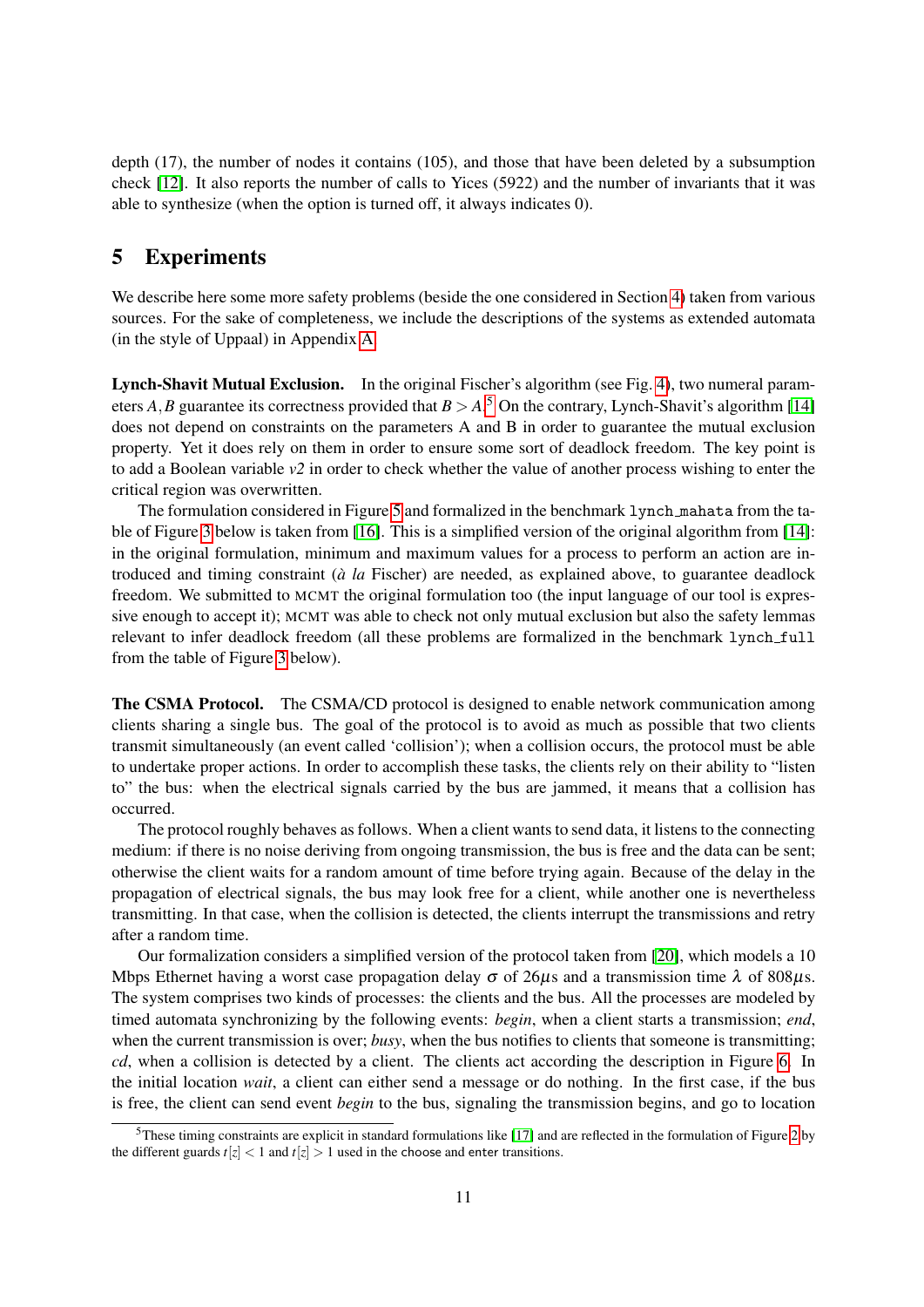*transm*. But if the bus is busy, because some other client is transmitting, the client goes to the location *retry* after it receives event *busy*. Similarly when a collision is detected, it goes to location *retry* after it gets collision event *cd*. In the second case (the client has no data to transmit), it simply stays in location *wait*. Notice that we have two transitions with label *cd* in order to differentiate the scenario when the client detects a collision and wants to transmit, and the scenario when the client detects a collision but has nothing to do. In the location *transm*, the client can either return to location *wait* when the data has been transmitted (after  $\lambda$  time units have elapsed) sending event *end* to the bus; or it can go to location *retry* due to a collision. In location *retry*, the client waits a random time (smaller than  $2 * \sigma$ ), and then begins a retransmission (going to location *transm*) or still waits if another collision occurs. The bus in Figure [7](#page-15-1) starts in location *idle*. If it receives event *begin*, it goes to location *active*. There, if the transmission has just begun (a time smaller than  $\sigma$  has elapsed), a collision can occur. In that case, the bus goes to location *collision*. Otherwise, the bus stays in location active and signals that a transmission is ongoing by event *busy* (this means that all clients are able to detect a transmission because the electrical noise have achieved both the ends of the connecting medium). In location *collision*, the bus broadcasts event *cd* to all clients in order for them to recover.

The TTA Protocol. The Time Triggered Architecture (TTA) enables distributed components to communicate in a fault-tolerant safety-critical way; it is employed in control units of cars and aircrafts. A TTA system is composed of host computers (the nodes) connected over a shared bus. Because many nodes share the bus, a time slot of equal duration is assigned to them, so that each node has to await for its turn in order to transmit - this is called a 'time-division multiple-access strategy' (TDMA). Moreover, since no global clock signal exists in the system, each node relies only on its local clock in order to know when its turn starts. *The goal of the start-up protocol is to synchronize local clocks so that each clock agrees with the others on the owner of the current slot*.

We consider here one of its component, called the start-up protocol. Our model is a simplified version of [\[8\]](#page-13-18) (in [\[8\]](#page-13-18) bus collisions are added as well, whereas the paper [\[19\]](#page-13-19) is a further refinement of the protocol, introducing faulty conditions too) and it is depicted in Figure [8.](#page-15-2) The basic idea of the protocol is that, when a node receives a packet (carrying the sender's identity in the global variable *origin*), it knows the position of the TDMA schedule for the current time and consequently can appropriately set its clock (the local variable *c*). From this event, a new transmission is going to start every interval with duration equal to the slot time. A node (with identifier *i*) starts in location *init*, where it performs some initialization. After at most *max init time* time units, it enters in location *listen*. At this point two scenarios may occur: either some nodes are already synchronized or none is synchronized. In the former case, when the node will eventually receive an *i frame* (that is, a message carrying data) from a synchronized node, it knows the current slot scheduled and so it resets its clock, writes the identifier of the current sender in the local variable *slot*, and goes to location *active*. In the latter case, after *tau listen(i)* time units, it broadcasts a "wake up" signal (that is, a *cs frame*) to the other nodes, which are not synchronized, and goes to location *coldstart*. A node goes in this location as well, whenever it gets a *cs frame* (but not an *i frame*) from another node. In location *coldstart*, a node goes in location *active* as soon as it receives either an *i frame* or a *cs frame*. If nothing happens after *tau coldstart(i)* time units, the node repeats the broadcast of another *cs frame*. When eventually a node is in *location active*, it is synchronized and it can send data whenever its slot turn comes, that is whenever the variable *slot* is equal to its identifier *i*.

#### <span id="page-11-0"></span>5.1 Results

We consider a benchmark set made of safety problems derived from the protocols considered above. For each protocol, we tried some variants found in the literature and also some buggy versions (identified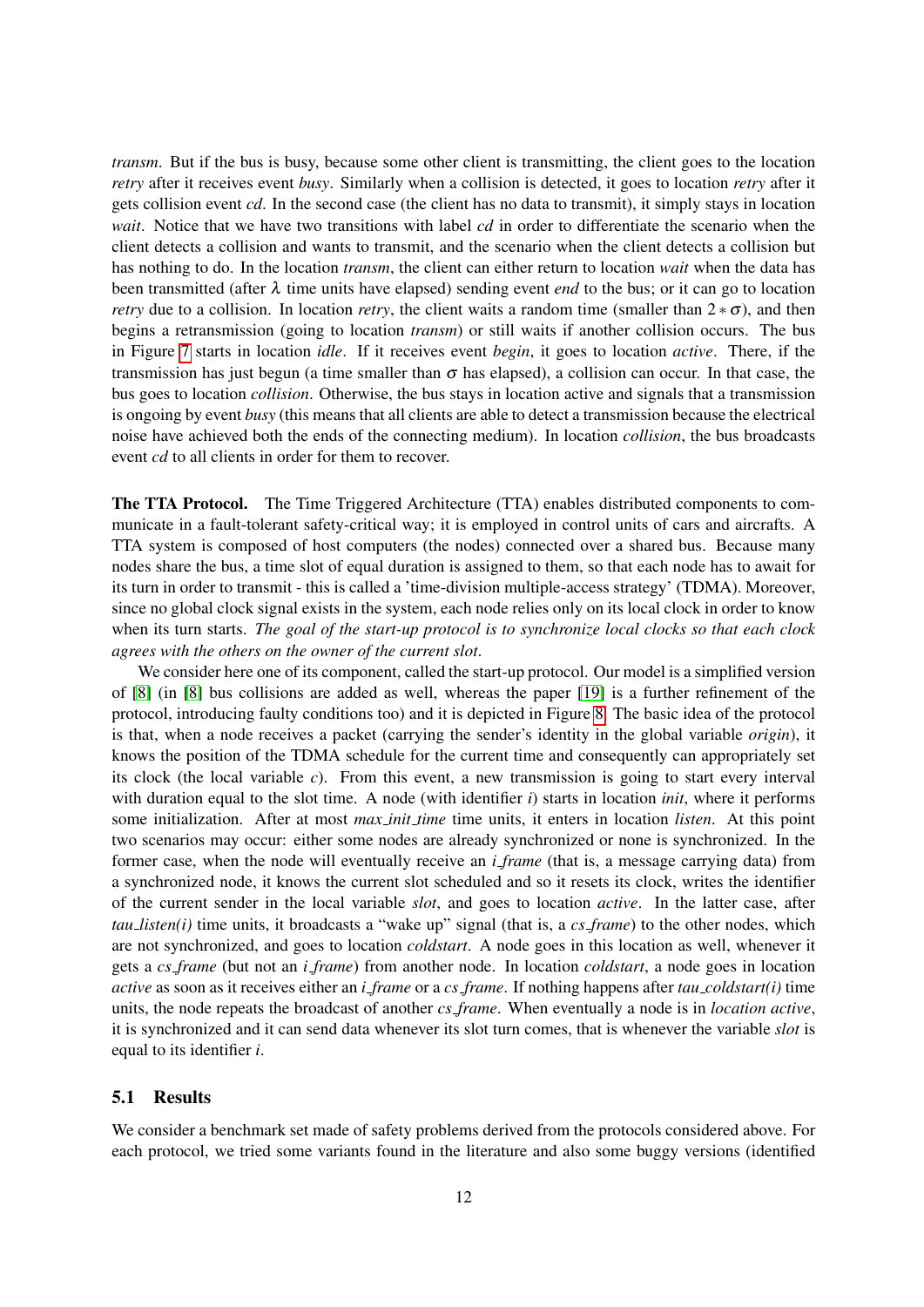| <b>MCMT</b>       | Time   |  |
|-------------------|--------|--|
| fischer_abdulla   | 10.571 |  |
| fischer_sal       | 0.626  |  |
| fischer_sal_buggy | 0.130  |  |
| fischer_rust      | 0.187  |  |
| fischer_uppaal    | 0.114  |  |
| lynch_mahata      | 0.190  |  |
| lynch_full        | 95.830 |  |
| csma              | 0.908  |  |
| csma_buggy        | 1.353  |  |
| tta               | 2.098  |  |
| tta2              | 14.077 |  |

| <b>UPPAAL</b> | $N=2$ | $N=5$ | $N=10$    |
|---------------|-------|-------|-----------|
| fischer_sal   | 0.013 | 0.082 | 37.392    |
| lynch_mahata  | 0.008 | 0.053 | 44.345    |
| csma          | 0.009 | 0.189 | $>10$ min |
| tta2          | 0.011 | 0.062 | $>10$ min |

*Legend*: all experiments were conducted on an Intel Centrino 1.729 GHz with 1 Gbyte of RAM, running Ubuntu v9.0 (Linux kernel v.2.6); the version of Yices used was 1.0.27. Timings are in seconds. Both MCMT and Uppaal were run with their default settings.

<span id="page-12-0"></span>

|  |  | Figure 3: MCMT and UPPAAL running times |  |  |
|--|--|-----------------------------------------|--|--|
|--|--|-----------------------------------------|--|--|

with the suffix '\_buggy' in the name of the benchmark). The files containing all the safety problems in the input format of MCMT<sup>[6](#page-0-0)</sup> considered in this paper are available at [http://www.dti.unimi.it/](http://www.dti.unimi.it/~carioni/mcmt_ta.html) [~carioni/mcmt\\_ta.html](http://www.dti.unimi.it/~carioni/mcmt_ta.html). The table on the left of Figure [3](#page-12-0) shows the running times of MCMT v. 1.0.1. For each problem, we check that a safety property is satisfied (or not, for problems with suffix '\_buggy') for an arbitrary number of processes. These results clearly show that the approach for the automated verification of parametrized timed networks described in this paper is viable in practice and promises to scale up to large systems. Since, to the best of our knowledge, there is no available model checker capable of solving fully parametric safety problems for timed networks, we compare our results with those of Uppaal v. 4 (<http://www.uppaal.com>) for three (increasing) values of the number *N* of processes for a sub-set of the problems considered for MCMT, see right of Figure [3.](#page-12-0) The better performances of MCMT are clear for  $N = 10$ , not to mention the fact that MCMT certifies safety regardless of the number of processes. The key of the success of MCMT on these benchmarks is its compact representation of the number of process in the configurations, obtained by the lazy introduction of existentially quantified variables of sort INDEX while computing pre-images (c.f. Remark [4\)](#page-7-2). Another reason of success lies in the (optimized) full quantifier instantiation, which is able to detect subsumptions due to internal symmetries in the formulae representing nodes.

## 6 Conclusions and future work

We have shown the viability of the SMT-based model checking approach introduced in [\[10\]](#page-13-11) for the verification of safety properties of timed networks by using our tool MCMT. There are two advantages in our techniques. First, our tool performs parametrised verification (i.e. it is to verify properties regardless of the number of processes in the network) while other tools (like Uppaal or Kronos) can only deal with bounded instances or (like Sal) require substantial user interaction. Second, our approach seems to be superior also compared to dedicated algorithms like those in [\[5,](#page-13-1) [16\]](#page-13-7) as it fully declarative and support variants to the models in a flexible, expressive, and modular way. Experimental evidence on a set of well-known benchmarks show promising performances of MCMT.

<sup>&</sup>lt;sup>6</sup>The web page of MCMT is <http://homes.dsi.unimi.it/~ghilardi/mcmt>.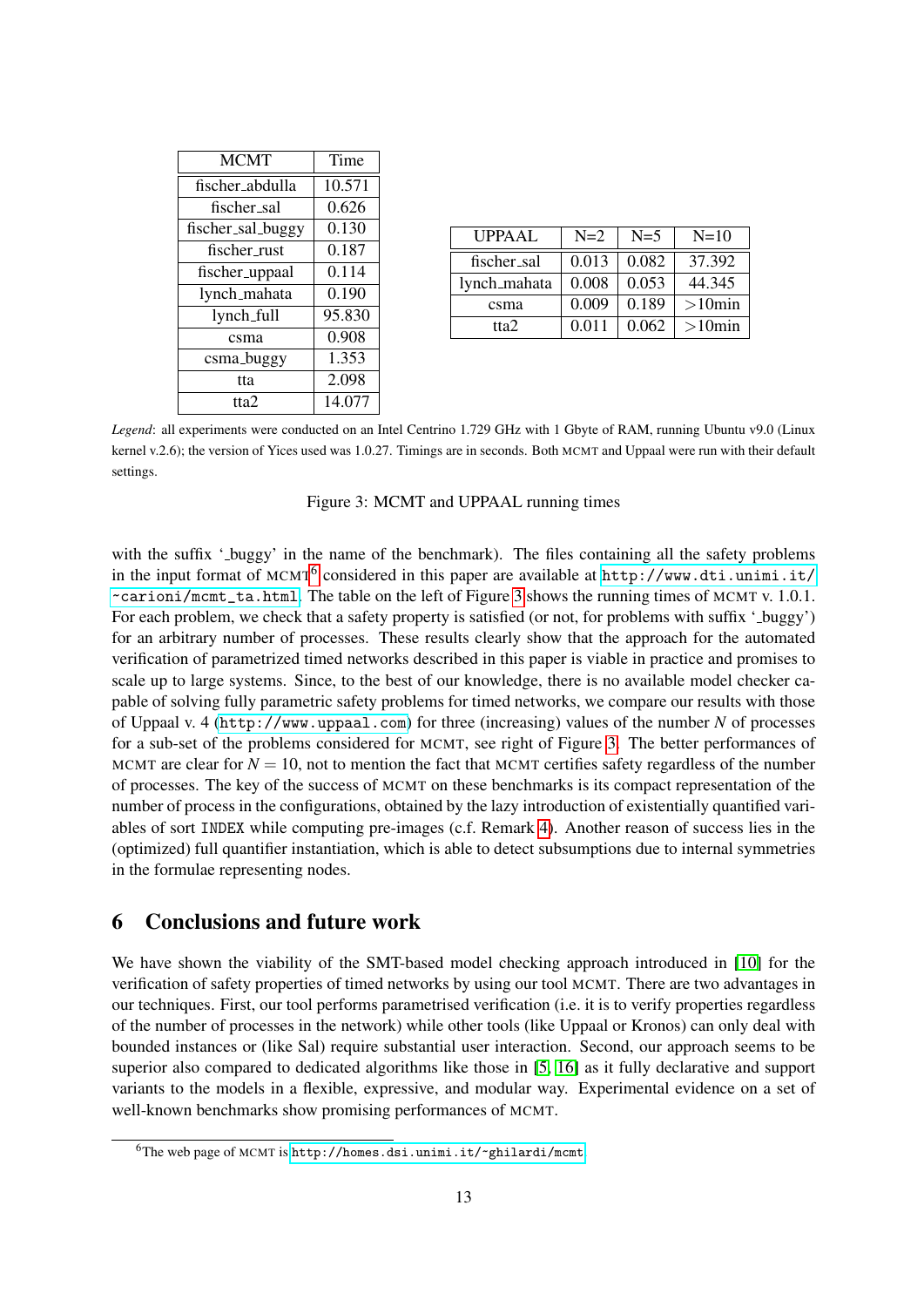Concerning future work, we plan to perform a more exhaustive experimental analysis with MCMT and to enlarge the scope of applicability of the tool (e.g., to consider the verification of hybrid systems). We will also study how to exploit the constraint solving capabilities offered by SMT solvers so as to synthesize constraints on (numeric) parameters that allows one to guarantee the safety of a system. Constraining such parameters is crucial for many of the timed systems considered in this paper such some of variants of the Fischer's protocol (e.g., the one in Figure [4\)](#page-14-1) and the CSMA protocol.

#### References

- <span id="page-13-8"></span>[1] P. A. Abdulla, K. Cerans, B. Jonsson, and Y.-K. Tsay. General decidability theorems for infinite-state systems. In *Proc. of LICS*, pages 313–321, 1996.
- <span id="page-13-5"></span>[2] P. A. Abdulla, G. Delzanno, N. B. Henda, and A. Rezine. Regular model checking without transducers. In *TACAS*, volume 4424 of *LNCS*, pages 721–736, 2007.
- <span id="page-13-3"></span>[3] P. A. Abdulla, G. Delzanno, and A. Rezine. Parameterized verification of infinite-state processes with global conditions. In *CAV*, LNCS, pages 145–157, 2007.
- <span id="page-13-0"></span>[4] Parosh Aziz Abdulla, Johann Deneux, and Pritha Mahata. Multi-clock timed networks. In *Proc. LICS'04, IEEE Computer Society*, 2004.
- <span id="page-13-1"></span>[5] Parosh Aziz Abdulla and Bengt Jonsson. Model checking of systems with many identical timed processes. *Theoretical Computer Science*, pages 241–264, 2003.
- <span id="page-13-13"></span>[6] B. Berard and L. Fribourg. Reachability Analysis of (Timed) Petri Nets Using Real Arithmetic. In ´ *CON-CUR'99*, LNCS, pages 178–193, 1999.
- <span id="page-13-10"></span>[7] G. Delzanno, J. Esparza, and A. Podelski. Constraint-based analysis of broadcast protocols. In *Proc. of CSL*, volume 1683 of *LNCS*, pages 50–66, 1999.
- <span id="page-13-18"></span>[8] B. Dutertre and M. Sorea. Timed systems in sal. Technical Report SRI-SDL-04-03, SRI International, Menlo Park, CA, 2004.
- <span id="page-13-9"></span>[9] J. Esparza, A. Finkel, and R. Mayr. On the verification of broadcast protocols. In *Proc. of LICS*, pages 352–359. IEEE Computer Society, 1999.
- <span id="page-13-11"></span>[10] S. Ghilardi, E. Nicolini, S. Ranise, and D. Zucchelli. Towards SMT Model-Checking of Array-based Systems. In *Proc. of IJCAR*, LNCS, 2008.
- <span id="page-13-6"></span>[11] S. Ghilardi and S. Ranise. A Note on the Stopping Failures Models. 2009. Draft, available from MCMT web site.
- <span id="page-13-14"></span>[12] S. Ghilardi and S. Ranise. Model Checking Modulo Theory at work: the intergration of Yices in MCMT. In *AFM 09 (co-located with CAV09)*, 2009.
- <span id="page-13-2"></span>[13] S. Ghilardi and S. Ranise. MCMT: A Model Checker Modulo Theories. In *Proc. of IJCAR 2010*, LNCS, 2010.
- <span id="page-13-16"></span>[14] N. A. Lynch and N. Shavit. Timing-based mutual exclusion. In *Proc. of IEEE Real-Time Systems Symposium*, pages 2–11, 1992.
- <span id="page-13-4"></span>[15] Nancy A. Lynch. *Distributed Algorithms*. Morgan Kaufmann, 1996.
- <span id="page-13-7"></span>[16] Pritha Mahata. *Model Checking Parametrized Timed Systems*. PhD thesis, Department of Information Technology, Uppsala University, Uppsala, 2005.
- <span id="page-13-15"></span>[17] H. Rust. *Operational Semantics for Timed Systems: A Non-standard Approach to Uniform Modeling of Timed and Hybrid Systems*, volume 3456 of *LNCS*, chapter 13. A Case Study: Fischer's Protocol. Springer-Verlag, 2005.
- <span id="page-13-12"></span>[18] R. Shostack. Deciding linear inequalities by computing loop residues. *J. ACM*, pages 769–779, 1981.
- <span id="page-13-19"></span>[19] W. Steiner, J. Rushby, M. Sorea, and H. Pfeifer. Model checking a fault-tolerant startup algorithm: From design exploration to exhaustive fault simulation. In *Proc. of the IEEE Int. Conf. on Dependable Systems and Networks*, pages 2–11, 2004.
- <span id="page-13-17"></span>[20] S. Yovine. Kronos:a verification tool for real-time systems. *Springer Int. Journal of Software Tools for Technology Transfer*, 1997.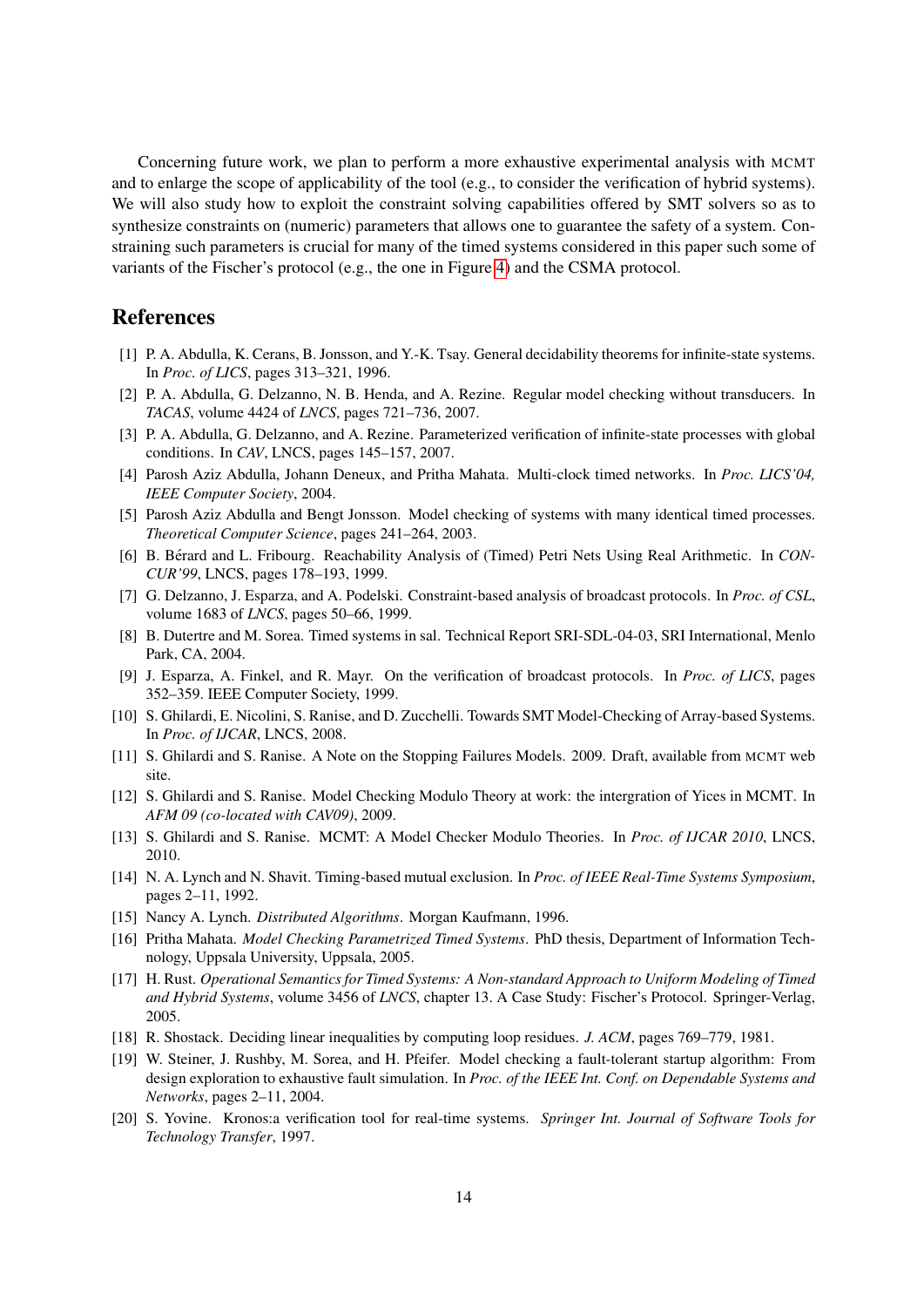# <span id="page-14-0"></span>A Extended automata for the Benchmarks

We collect here the extended automata (in Uppaal style) of the systems considered in our benchmarks. In the graphical format of Uppaal, locations are depicted as circles; each location has a name and optionally an invariant condition placed just near the circle. The initial location is marked with a double circle. Edges between locations are the transitions of the system. Each transition has a guard (green conditions), a list of updates (violet statements) and a synchronization information (cyan expressions), which comprises a channel name followed by either the symbol '?' or the symbol '!'. Guards, updates and synchronizations are optional.

Synchronization is needed to build product automata: the arguments of the product can be copies of the same automaton (like in the TTA case below) or two different automata (like in the CSMA case below).



<span id="page-14-1"></span>Figure 4: Fischer's algorithm, taken from [\[8\]](#page-13-18)



<span id="page-14-2"></span>Figure 5: Lynch-Shavit's algorithm, taken from [\[16\]](#page-13-7)